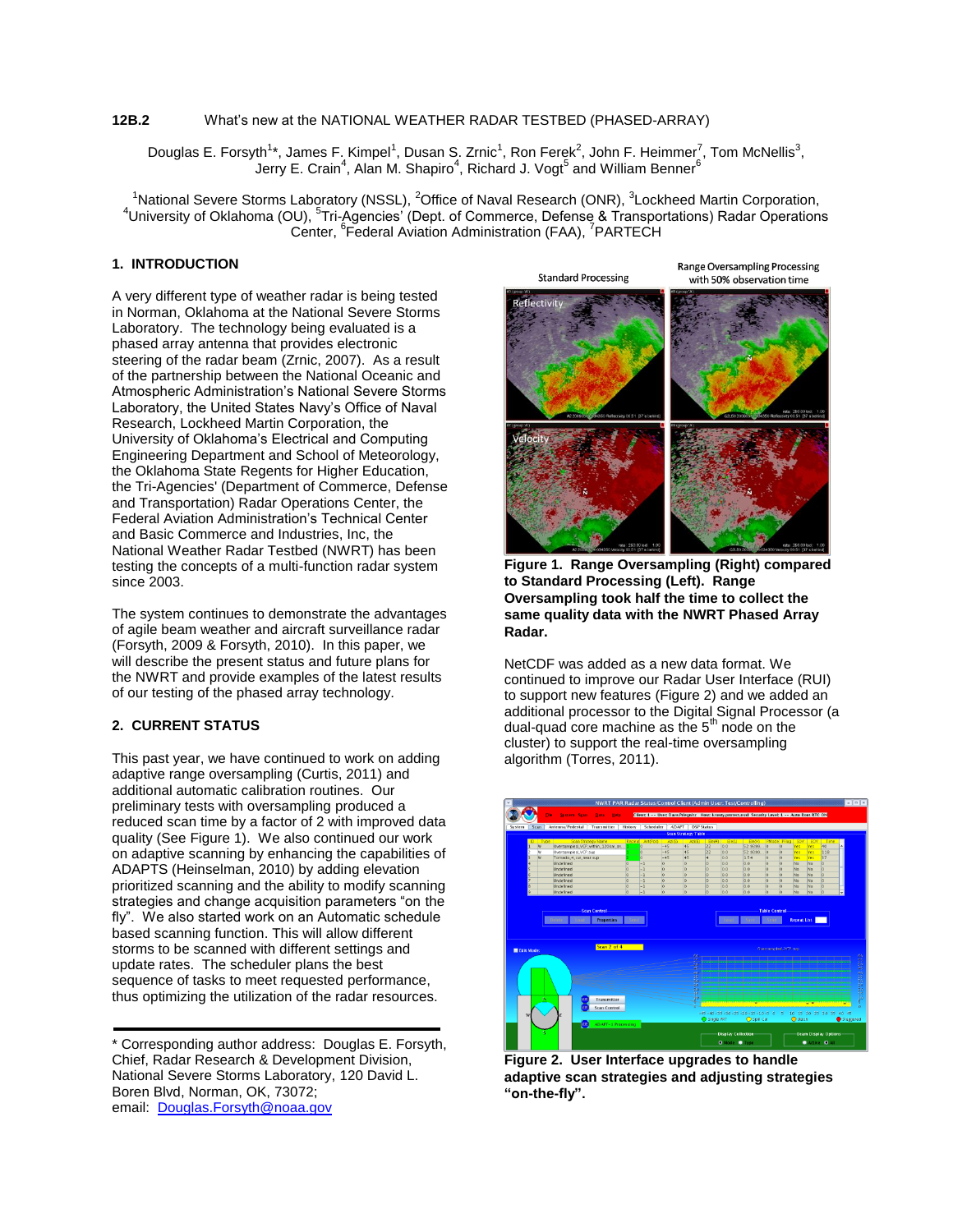

**Figure 3. NWRT Reflectivity (bottom) and Velocity (top) on May 10, 2010 for a tornadic storm.** 

With these new improvements, a new set of experiments were executed for the spring 2010 that included the Phased Array Radar Innovative Sensing Experiment (PARISE) (Heinselman, 2011) and we supported VORTEX-2 during their second year of data collection. The NWRT captured the tornado that formed just to the south of the National Weather Center on May 10, 2010 (See Figure 3.) Work also continued on using PAR data for model initialization.

Work continued with Basic Commerce Industries on designing a dual-polarized panel. The panel design has been completed and its antenna pattern is very promising.

The hardware for the Multi-Channel receiver suite obtained by a National Science Foundation (NSF) funded proposal to OU was integrated into the NWRT

(Yeary, 2011) and it continued to be tested. This subsystem is capable of recording real-time returns from the conventional sum beam signals coherently with a set of difference and auxiliary channel returns. These recorded data will be used to develop tracking, adaptive beamforming and clutter cancelling techniques (See Figure 4).



**Figure 4. NWRT Multichannel Receiver data for the SUM (Top) and Delta Azimuth (Bottom) Channels looking at ground clutter return.**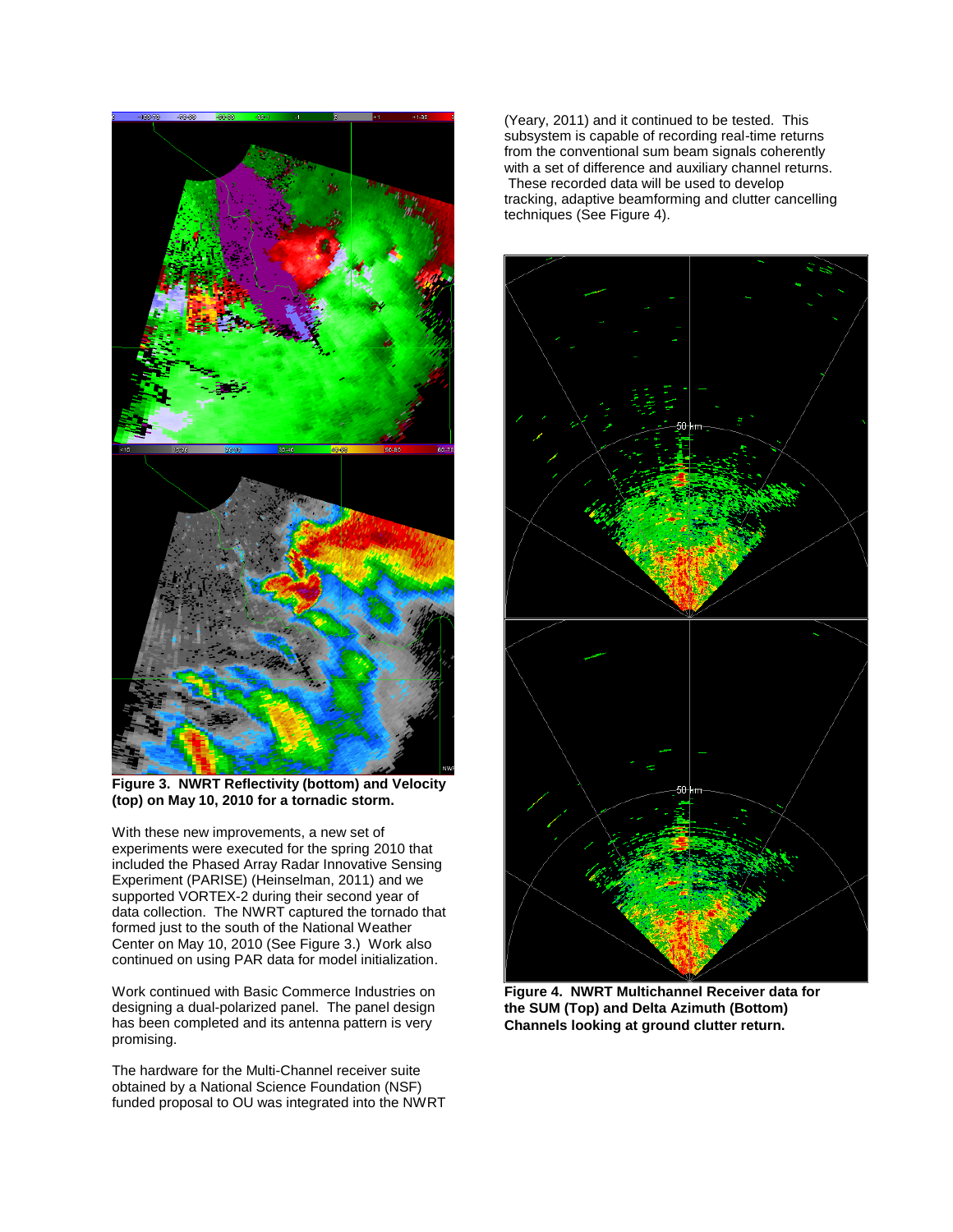| <b>Date</b> | <b>Collection Type</b>  | <b>Moment</b>    | <b>IO</b> | Weather /           |
|-------------|-------------------------|------------------|-----------|---------------------|
|             |                         | <b>Archived</b>  |           | <b>Comments</b>     |
| 1/28/10     | Ice Storm               | 400M             | 19G       |                     |
| 3/08/10     | Thunderstorms           | 2.4G             | 156G      | Possible TVS        |
| 4/02/10     | Severe                  | 1.1 <sub>G</sub> | 49G       | TVS/Hail            |
|             | Thunderstorms           |                  |           |                     |
| 4/06/10     | Severe                  | 1.7 <sub>G</sub> | 84G       | Hail/Velocity       |
|             | Thunderstorms           |                  |           | Couplet/            |
|             |                         |                  |           | Squall line         |
| 4/22/10     | Severe                  | 3.8G             | 162G      | <b>Distant TVS</b>  |
|             | Thunderstorms           |                  |           |                     |
| 5/10/10     | Severe                  | 7.2G             | 161G      | Hail/Strong         |
|             | Thunderstorms           |                  |           | winds/TVS           |
| 5/11/10     | Severe                  | 6.6G             | 144G      | Hail/Distant<br>TVS |
| 5/12/10     | Thunderstorms<br>Severe | 16G              | 348G      | TVS/Hail            |
|             | Thunderstorms           |                  |           |                     |
| 5/14/10     | Severe                  | 766M             | 16G       |                     |
|             | Thunderstorms           |                  |           |                     |
| 5/16/10     | Severe                  | 5.8G             | 124G      | Hail/Rotation       |
|             | Thunderstorms           |                  |           |                     |
| 5/19/10     | Severe                  | 7.5G             | 201G      | TVS/                |
|             | Thunderstorms           |                  |           | Vortex-II           |
| 5/26/10     | Thunderstorms           | 1.5G             | 32G       |                     |
| 5/30/10     | Severe                  | 9.8G             | 225G      | Microburst/         |
|             | Thunderstorms           |                  |           | Divergence          |
| 6/14/10     | Thunderstorms           | 4.6G             | 103G      | <b>Heavy Rain</b>   |
| 7/07/10     | Thunderstorms           | 4.6G             | 108G      | Heavy Rain/         |
|             |                         |                  |           | Flooding/           |
|             |                         |                  |           | Kessler             |
| 7/08/10     | Thunderstorms           | 4.6G             | 105G      | Heavy Rain/         |
|             |                         |                  |           | Flooding/           |
|             |                         |                  |           | Kessler             |
| 7/11/10     | <b>Storms</b>           | 4.7G             | 112G      |                     |
| 9/08/10     | <b>Tropical Storm</b>   | 13G              | 339G      | Hermine over        |
|             |                         |                  |           | Kessler farm        |
| 10/11/10    | Thunderstorms           | 4.9G             | 105G      | Video               |
|             |                         |                  |           | Disdrometer         |
|             |                         |                  |           | Testing             |
| 10/22/10    | Thunderstorms           | 9.9G             | 212G      | Video               |
|             |                         |                  |           | Disdrometer         |
|             |                         |                  |           | Testing             |
|             |                         |                  |           |                     |

**3. DATA COLLECTION (JAN 2010 – DEC 2010)**

**Table 1.** Summary of Data Collection for 2009. Moment data (Reflectivity, Mean Velocity, and Spectrum Width). I/Q data are raw data collected before moments are calculated.  $(G = giga-bytes, M =$ Mega-bytes, TVS = Tornadic Vortex Signature)

#### **4. RESEARCH PROGRESS and PLANS**

Data Collection has continued on targets of opportunities with over 16 terabytes of data including 10+ terabytes of I&Q data being archived for research purposes. The archive now contains:

| Supercells | 24 -11 Tornadic                   |
|------------|-----------------------------------|
| MCS.       | 25 - 2 Tornadic, 4 severe winds   |
| Pulse      | 22 - Microbursts, weak and strong |
| Scattered  | 15                                |

An example of another first for the NWRT was capturing a tornadic supercell within 40 Km

containing a mesocyclone and vortices within 20 Km. We were also able to perform a dual-Doppler analysis using the PAR and KTLX data. This case showed amplification of the vertical vorticity associated with the tornado occurred during the occlusion phase along the axis of convergence (Heinselman, 2010).

Additional work for the 2011 spring program will include working with operational meteorologists to execute data collection strategies to 1) develop a set of optimized sampling procedures for wind and tornado-producing storms and 2) develop a data base of existing and future visualization techniques to aid warning decision making with rapid update data.

Most of the effort in the Digital Signal Processor (DSP) area will continue to be involved with porting the scanning control from the Real Time Controller (RTC) to the DSP in order to implement even more advanced scanning strategies, to maximize flexibility and to reduce the RTC computational requirements. This will facilitate the development of automated algorithms to control the scanning strategies. We are also looking at an automated method for optimizing scanning strategies based on the range of the storm from the radar.

We will continue to work with BCI and Lockheed-Martin on the development of a dual-polarization panel and anticipate building a panel this coming year. In addition, we will continue to follow and support the efforts by Lincoln Laboratory to test their dual-polarization panel (effort funded by the FAA).

## **5. ACKNOWLEDGMENTS**

We acknowledge the support of our various organizations in funding the NWRT. We especially acknowledge the dedicated work of Bob Staples, Allen Zahrai, Mark Benner, John Meier, Wayne Sabin, Pete Bronecke, and Frank Alessandro. Thanks also to Sebastian Torres, Chris Curtis, David Priegnitz, Ric Adams, John Thompson, Eddie Forren, Igor Ivic, David Warde, Kurt Hondl and Dan Suppes for their continued efforts to improve the system. We thank Pam Heinselman, who organized the spring 2010 data collection effort and collected numerous hours of data. Thanks also to Dan Suppes and Ric Adams for supplying the data collection table. Thanks to all those who helped collect data during 2010. Mark Benner, with the help of Mike Schmidt and Richard Wahkinney, continued to maintain the system and we thank Mark for also conducting numerous tours of the NWRT.